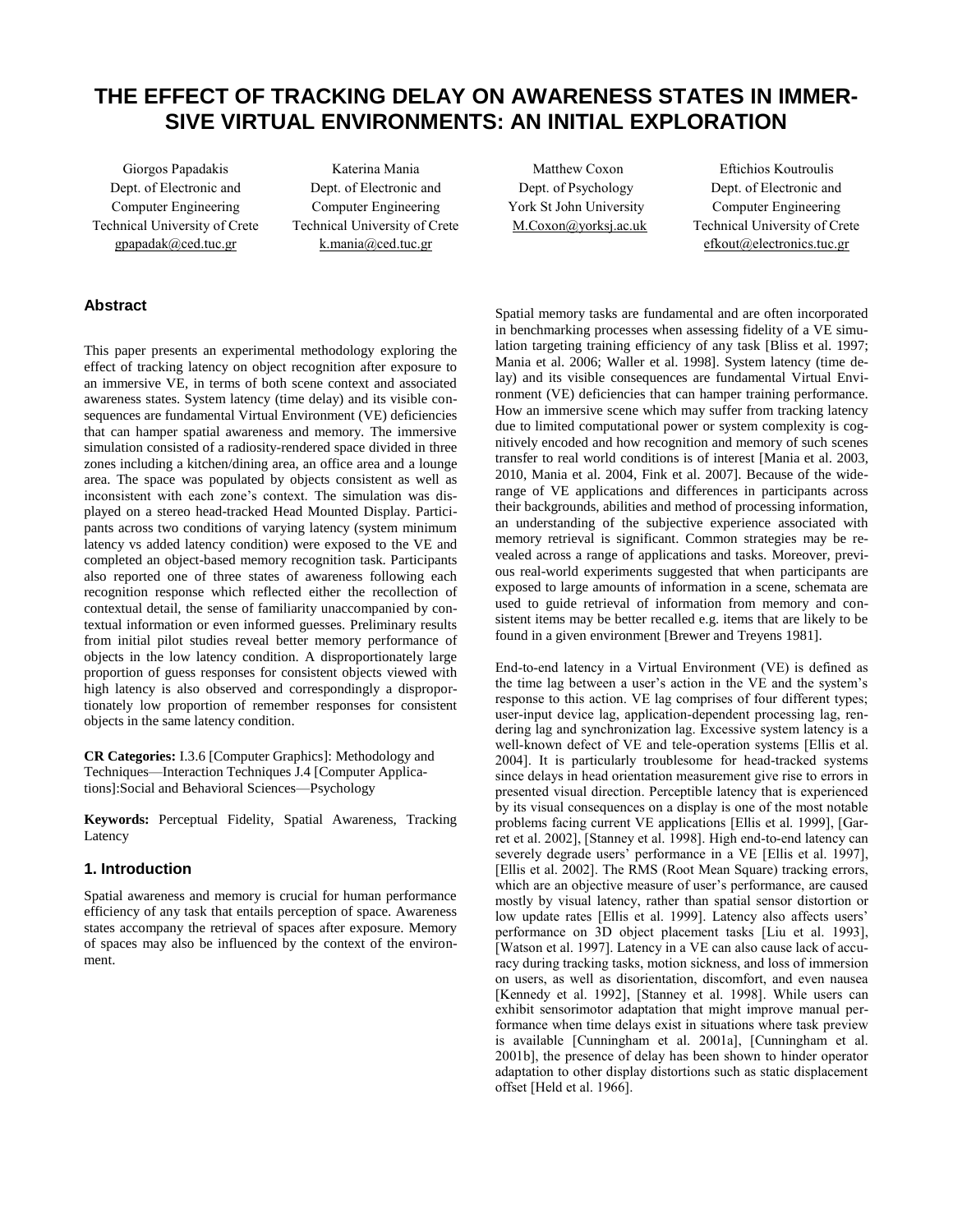More recently interest has been directed towards the subjective impact of latency on the users' reported sense of presence. Latency, as well as update rate, is considered as a factor affecting the operator's sense of presence in the environment [Welch et al. 1996], [Uno, Slater 1997]. Lower latencies were associated with a higher self-reported sense of presence and a statistically higher change in heart rate while exposed to a stress-inducing (fear of heights), photorealistically rendered VE, involving walking around a narrow pit [Meehan et al. 2003]. The role of VE scene content and resultant relative object motion on latency detection has been examined by presenting observers in a head-tracked, stereoscopic Head Mounted Display (HMD) with environments having differing levels of complexity ranging from simple geometrical objects to a radiosity-rendered scene representing a hypothetical real-world setting [Mania et al. 2004]. In this study, a radiosity-rendered scene of two interconnected rooms was employed. Latency discrimination observed was compared with a previous study in which only simple geometrical objects, without radiosity rendering or a 'real-world' setting, were used employing formal psychophysical techniques. Results revealed that the Just Noticeable Difference (JND) for latency discrimination by trained observers averages ~15 ms or less, independent of scene complexity and real-world meaning. Such knowledge will help understand latency perception mechanisms and, in turn, guide VE designers in the development of latency countermeasures.

The experimental methodology presented in this paper focuses upon exploring the effect of tracking latency (minimum system latency vs added tracking latency) on object-location recognition memory and its associated awareness states while immersed in a radiosity-rendered synthetic simulation of a complex scene. The radiosity-rendered space was divided in three zones including a kitchen/dining area, an office area and a lounge area. The space was populated by objects consistent as well as inconsistent with each zone's context, displayed on a head-tracked, stereo-capable HMD. The main premise of this work is that memory performance is an imperfect reflection of the cognitive activity that underlies performance on memory tasks proposing an experimental methodology to be adopted for full-scale experimentation. Preliminary results derived from initial pilot studies are reported involving a small number of participants.

The paper is organized as follows. Section 2 of the paper analyzes background research related to memory awareness states and schemata. Section 3 presents the Materials and Methods related to the pilot studies conducted. Section 4 reports preliminary results derived from the pilot studies.

# **2 Memory Awareness States and Schemata**

In the process of acquiring a new knowledge domain, visual or non-visual, information retained is open to a number of different states. Accurate recognition memory can be supported by: a specific recollection of a mental image or prior experience (remembering); reliance on a general sense of knowing with little or no recollection of the source of this sense (knowing); strong familiarity rather than a un-informed guess (familiar); and guesses. 'Remembering' has been further defined as 'personal experiences of the past' that are recreated mentally [Gardiner and Richardson-Klavehn 1997]. Meanwhile 'knowing' refers to 'other experiences of the past but without the sense of reliving it mentally'. Tulving [Tul92] provided the first demonstration that these responses can be made in a memory test, item by item out of a set of memory recall questions, to report awareness states as well. He reported illustrative experiments in which participants were instructed to

report their states of awareness at the time they recalled or recognized words they had previously encountered in a study list. If they remembered what they experienced at the time they encountered the word, they made a 'remember' response. If they were aware they had encountered the word in the study list but did not remember anything they experienced at that time, they expressed a 'know' response. The results indicated that participants could quite easily distinguish between experiences of remembering and knowing. These distinctions provide researchers a unique window into the different subjective experiences an individual has of their memories.

Measures of the accuracy of memory can therefore be enhanced by self-report of states of awareness such as 'remember', 'know', 'familiar' and 'guess' during recognition [Conway et al. 1997; Brandt et al. 2006]. Object recognition studies in VE simulations have demonstrated that low interaction fidelity interfaces, such as the use of a mouse compared to head tracking, as well as low visual fidelity, such as flat-shaded rendering compared to radiosity rendering, resulted in a higher proportion of correct memories that are associated with those vivid visual experiences of a 'remember' awareness state [Mania et al. 2003; 2006; 2010]. As a result of these studies, a tentative claim was made that those immersive environments that are distinctive because of their variation from 'real' representing low interaction or visual fidelity recruit more attentional resources. This additional attentional processing may bring about a change in participants' subjective experiences of 'remembering' when they later recall the environment, leading to more vivid mental experiences. The present research builds upon this pattern of results and its possible explanations.

Whilst researchers may be interested in measuring differences between the memorial experiences of remembering and knowing, there is recent evidence to suggest that how this is implemented in a practical sense can influence the accuracy of our measures of these. Specifically, the instructions and terminology influence the accuracy of participants' remember-know judgements (McCabe & Geraci, 2009). In the past, there have been concerns raised about the use of the terms 'remember' and 'know' because the meaning that participants attach to these terms may be slightly different to those intended by the researchers. In clinical populations this has been a particular concern, and several researchers have replaced the terms 'remember' and 'know' with those of 'type a' and 'type b' (e.g. Levine et al., 1998; Wheeler & Stuss, 2003). Recent evidence has suggested that these changes are also beneficial when measuring 'remember' and 'know' judgments in non-clinical populations (McCabe & Geraci, 2009). Participants are generally more accurate, in that there are less false-alarms, when 'remember' and 'know' are replaced with the terms 'type a' and 'type b' in any instructions given. This procedure was therefore followed here.

Moreover, it has been shown that memory performance is frequently influenced by context-based expectations (or 'schemas') which aid retrieval of information in a memory task [Minsky 1975]. A schema can be defined as a model of the world based on past experience which can be used as a basis of remembering events and provides a framework for retrieving specific facts. In terms of real world scenes, schemas represent the general context of a scene such as 'office', 'theatre' etc. and facilitates memory for the objects in a given context according to their general association with that schema in place. Previously formed schemas may determine in a new, but similar environment, which objects are looked at and encoded into memory (e.g., fixation time). They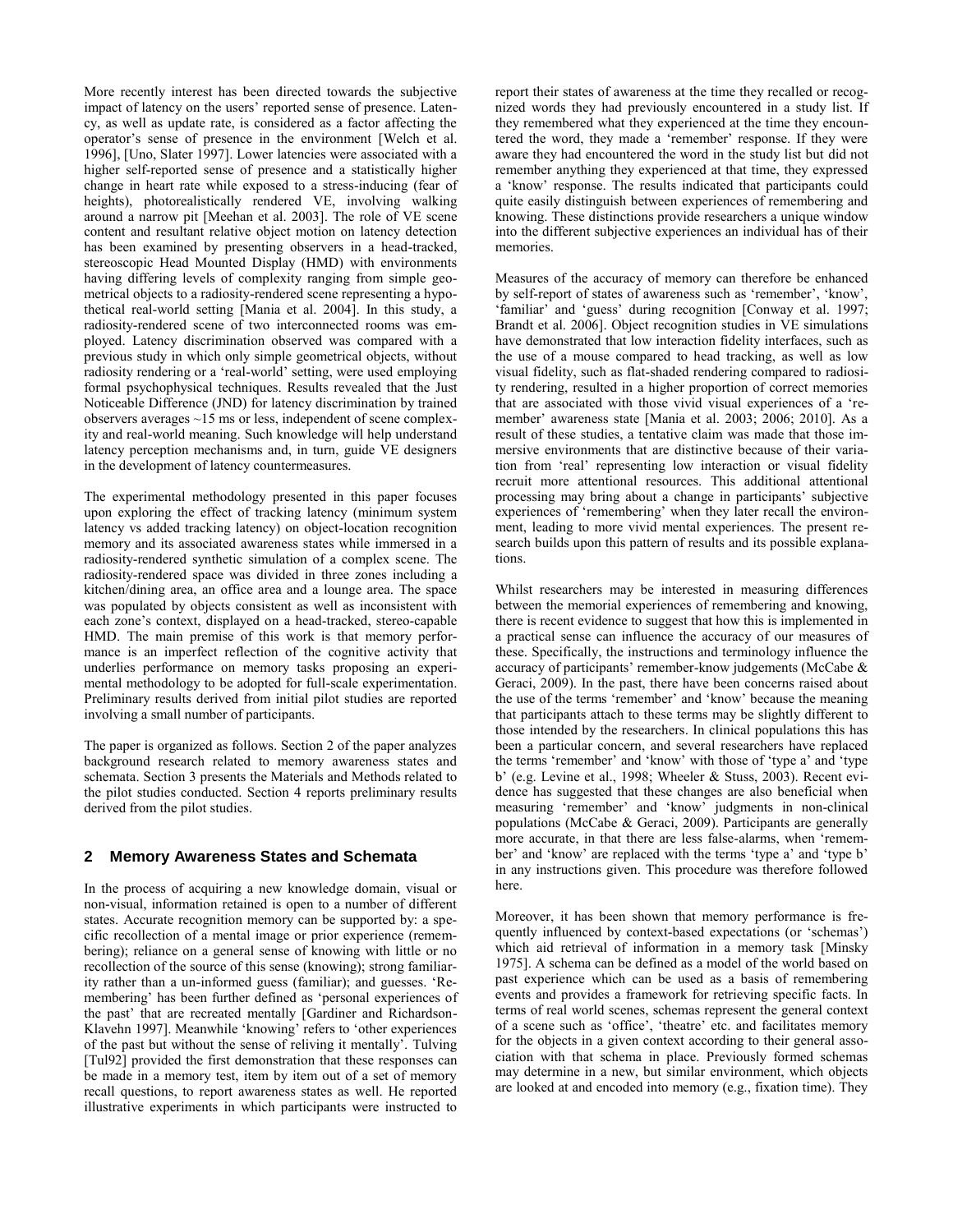also guide the retrieval process and determine what information is to be communicated at output [Brewer and Treyens 1981].

[Pichet's & Anderson's 1966] schema model predicts better memory performance for schema consistent items, e.g. items that are likely to be found in a given environment, claiming that inconsistent items are mostly ignored. Contrarily, the dynamic memory model [Holingworth & Henderson 1998] suggests that schema-inconsistent information for a recently-encountered episodic event will be easily accessible and, therefore, leads to better memory performance. Previous VE experiments revealed that schema consistent elements of VE scenes were more likely to be recognized than inconsistent information [Mourkoussis et al. 2010; Mania et al. 2005], supporting the broad theoretical position of [Pichet & Anderson 1966]. Such information has led to the development of a selective rendering framework. In this experimental framework, scene elements which are expected to be found in a VE scene may be rendered in lower quality, in terms of polygon count thereby reducing computational complexity without affecting object memory [Zotos et al. 2009].

The experimental framework presented here and tested through limited pilot studies aims to investigate the specific effects of tracking delay on both the accuracy and the phenomenological aspects of object memories acquired in a VE. When adopted for full-scale experimentation, it is of interest to identify whether the presence of added tracking latency applied to a system of minimum tracking latency is associated with the stronger vivid visually induced recollections that have previously been demonstrated with lower interaction or visual fidelity [Mania et al. 2010]. A secondary goal is to investigate the potentially positive effect of schemas on object recognition tasks post-VE exposure.

#### **3 Materials and Methods**

#### **3.1 Participants and Apparatus**

Participants of the pilot studies were recruited from the postgraduate population of the Technical University of Crete through the use of electronic adverts. Participants were separated into 2 groups of 4 participants corresponding to two levels of tracking latency (minimum system latency vs. added latency of approx. 400 ms). The groups were balanced for age and gender and participants in all conditions were naive as to the purpose of the experiment. All participants had normal or corrected to normal vision and no reported neuromotor or stereovision impairment. The test VE was set up in a studio on campus, which was darkened to remove any periphery disturbance during the exposure.

The VEs were presented in stereo at VGA resolution on a Kaiser Electro-optics Pro-View 30 Head Mounted Display with a Fieldof-View comprising 30 degrees diagonal. An Intersense Intertrax2, three degree of freedom tracker was utilized for rotation. The viewpoint was set in the middle of the virtual room and navigation was restricted to 360 degrees circle around that viewpoint (yaw) and 180 degrees vertically (pitch). Participants sat on a swivel chair during exposure.

An immersive simulation system which improves upon current latency measurement and minimization techniques was developed [Papadakis et al. 2011]. Hardware used for latency measurements and minimization was assembled by low-cost and portable equipment, most of them commonly found in an academic facility without reduction in accuracy of measurements. A custom-made

mechanism of measuring and minimizing end-to-end head tracking latency in an immersive VE was constructed. The mechanism was based on an oscilloscope comparing two signals. One was generated by the head-tracker movement and reported by a shaft encoder attached on a servo motor moving the tracker. The other was generated by the visual consequences of this movement in the VE and reported by a photodiode attached to the computer monitor. Visualization and application-level control of latency in the VE was implemented using the XVR platform. Minimization processes resulted in almost 50% reduction of initial measured latency at around 60 ms. The description of the mechanism by which VE latency is measured and minimized will be essential to guide system countermeasures such as predictive compensation.

The ability to add a constant amount of latency in order to conduct experiments of variable latency conditions was added to the system using a circular buffer for storing tracker positions and reporting them to the rendering thread on a later frame. This addition did not affect frame or tracking rate.

#### **3.2 Visual Content**

The original scene was photorealistically illuminated using precomputed radiosity textures and stereoscopically rendered, using XVR's side-by-side stereoscopic rendering feature. The VE represented a room as shown in Figure 1. The radiosity-rendered space was divided in three zones including a kitchen/dining area, an office area and a lounge area. The space was populated by objects consistent as well as inconsistent with each zone's context. Four consistent objects and four inconsistent objects populated each zone resulting in 24 objects located in the scene overall, 8 in each zone. The polygon count of the scene was ~140,000 polygons.

The between-subjects factor was 'Minimum System Latency' vs '400 ms added to minimum system latency' and the withinsubjects factor was Context specific vs Inconsistent objects. According to the training group that they were assigned to, participants completed a memory recognition task including self-report of spatial awareness states and confidence rating for each recognition after exposure to one out of the two experimental conditions.

- Minimum System Latency, referred as 'Low Latency': A stereorendered radiosity simulation of a scene displayed on a stereo head-tracked HMD including consistent as well as inconsistent objects in each zone. The tracking latency utilized was the minimum system latency of around 50 ms.

- 400 ms latency added to Minimum System Latency, referred as 'Hi Latency': A stereo-rendered radiosity simulation of a scene displayed on a stereo head-tracked HMD including consistent as well as inconsistent objects in each zone. The tracking latency utilized was the minimum system latency of around 50 ms with added latency of approx. 400 ms.

The office scene in all visual conditions consisted of the so-called 'Room frame' objects: walls, floor, ceiling and doors. It also included standard objects such as desks, dining table, chairs, shelves etc. The scene was populated by four consistent objects in each zone as well as four inconsistent objects for each zone. The list of objects was assembled based on an initial pilot study which explored which objects were expected to be found in each area and which were not [Zotos et al. 2009]. According to this study, 25 participants ranked the objects on the list. The consistency of each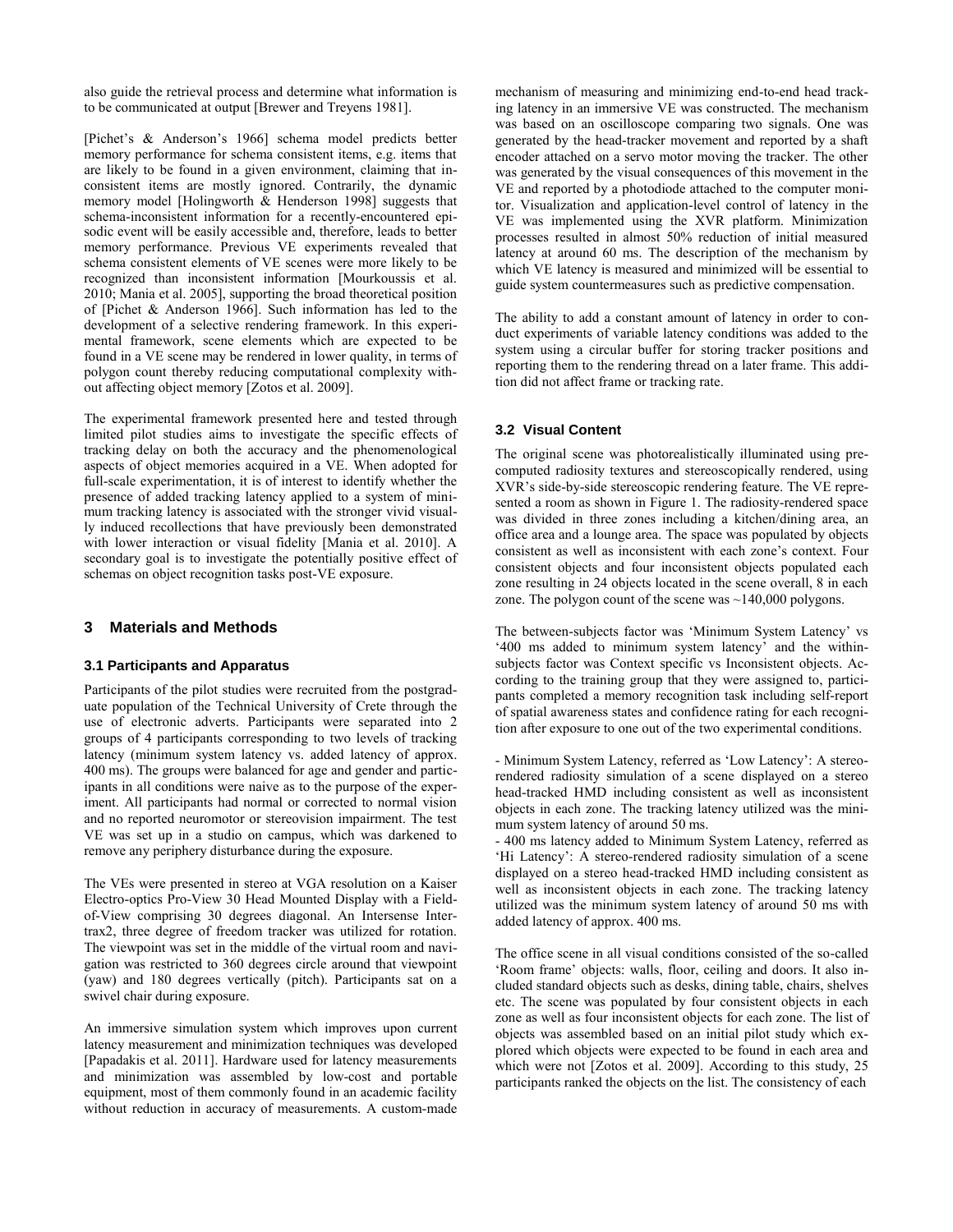

**Figure 1.** *The experimental scene (top-view).*



**Figure 2.** *Testing blueprint.*

item was rated on a scale from 1 to 6 according to whether each object was expected to be found in each area or not, with 6 being the most expected, and 1 being the least. Based on these ratings, consistent objects were selected from the high end of the scale, and the inconsistent ones from the low end.

The objects were distributed over locations indicated in a testing blueprint similar to the one presented in Figure 2. Participants were required to select from a recognition list provided which object was present in each location.

Whilst neither the [Brewer & Treyens 1981] experiment nor this research included systems necessary to track eye movement, a record of each test participant's head movement was monitored through software as exposure time may affect memory encoding. Whilst this information is not at a high enough resolution to be useful in determining the time spent looking at each object, the amount and location of participants' idle time was monitored so as to ascertain that it was similar across conditions. Idle time is defined as the time during which participants' viewpoint or view direction doesn't change.

#### **3.3 Experimental Procedure**

The Inter Pupilary Distance (IPD) of each participant was measured prior to exposure and the stereo application's parallax was adjusted accordingly for each individual. The exposure time was 170 seconds in each condition. The exposure time was defined after a series of pilot studies which aimed to identify the exposure time while ensuring that no floor or ceiling effects were observed, e.g. the task being too easy or too difficult. The final pilot studies reported in this paper aimed to finalize the experimental design and provide preliminary insight.

Once the HMD was fitted, participants were instructed to look around the room at their own pace and to examine it in all directions. They were told that final adjustments were made indicating this may take some time to complete before the main experiment run. Participants were not informed that they would subsequently complete a memory task. The questionnaires were administered within 1 minute after VE exposure.

After the exposure, a top view of the bare environment was provided including 24 numbered vacant object positions in which an object had been present (Figure 2). A memory recognition test was administered, in which participants were required to select which object they considered they saw during exposure in each numbered position, selecting objects from an object recognition list as well as one out of 5 levels of confidence: No confidence, Low confidence, Moderate confidence, Confident, Certain, and three choices of awareness states: Remember, Know and Guess. A recognition list was devised including a list of objects per scene zone. Each zone included in alphabetical order the eight present objects as well as eight absent objects (four inconsistent and four consistent) in each zone. The list included a total of 48 objects.

Prior to the memory recognition task, awareness states were explained to the participants in the following terms:

- TYPE A means that you can recall specific details. For example, you can visualize clearly the object in the room in your head, in that particular location. You virtually 'see' again elements of the room in your mind, or you recollect other specific information about when you saw it.

- TYPE B means that you just 'know' the correct answer and the alternative you have selected just 'stood out' from the choices available. In this case you can't visualize the specific image or information in your mind.

- GUESS means that you may not have remembered, known, or felt that the choice you selected have been familiar. You may have made a guess, possibly an informed guess, e.g. you have selected the one that looks least unlikely.

# **4 Results of Pilot Studies**

The accuracy of memory was measured by counting the number of correct positions of objects (out of a possible 24). Awareness state data was considered in terms of prior probabilities. Prior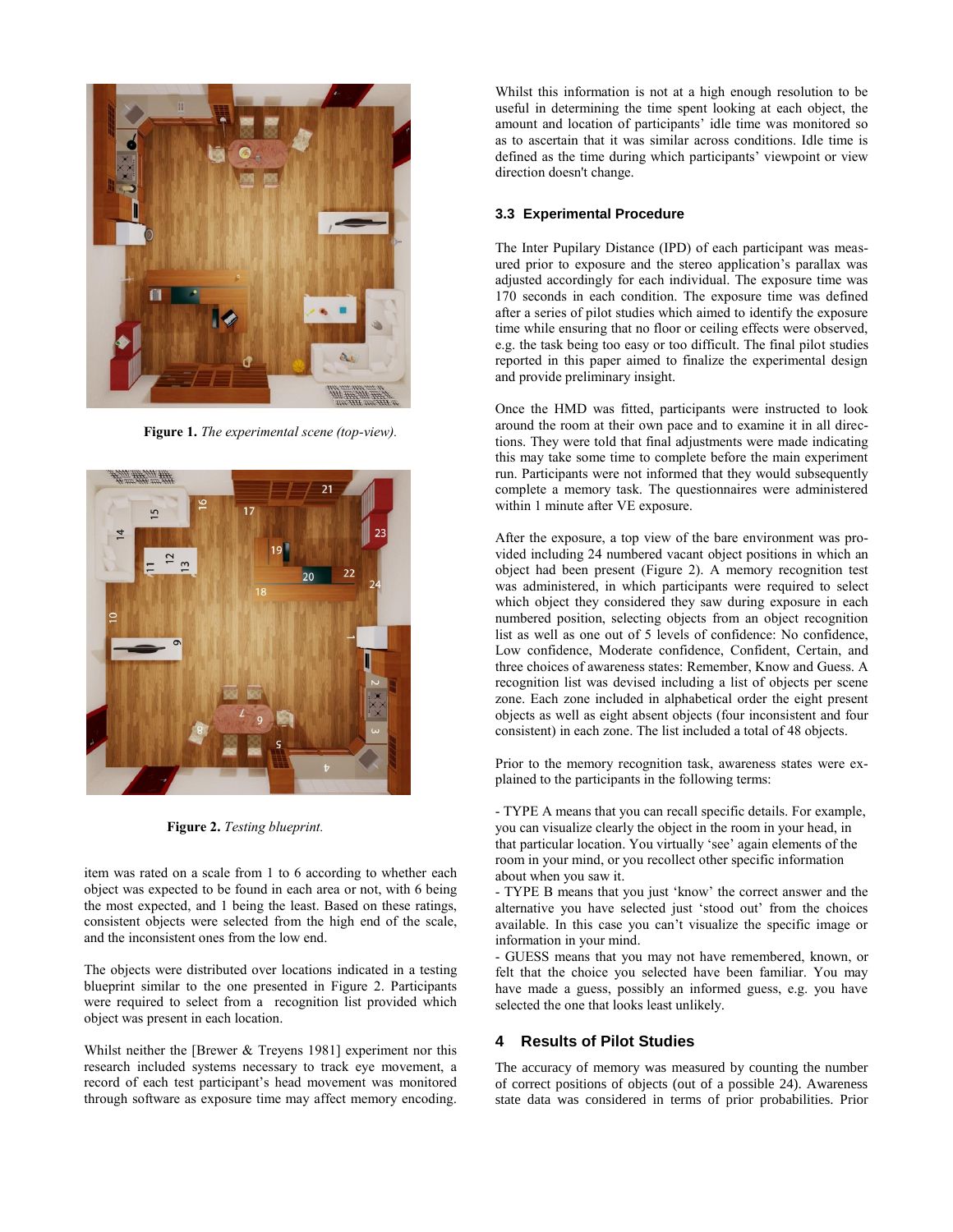probabilities reflect on the following: Given that the response of a participant is correct (correct placement of object), what is the probability that the participant has chosen a particular awareness state? Prior probabilities were obtained by calculating the proportions of correct answers falling in each of the three memory awareness categories for each participant.

### *Total Correct*

The total number of objects that were identified in the correct location was counted for each participant (Table 1).

|                                        | No latency $(n=4)$ |                     | Hi latency $(n=4)$ |                     |
|----------------------------------------|--------------------|---------------------|--------------------|---------------------|
|                                        | <b>Consistent</b>  | <b>Inconsistent</b> | <b>Consistent</b>  | <b>Inconsistent</b> |
| Total<br>correct<br>of<br>(out)<br>24) | 7.00(3.92)         | 6.75(3.40)          | 5.75 (1.71)        | 5.50 (3.70)         |

**Table 1.** Number of correct responses and standard deviations as a function of viewing condition (no latency, hi latency) and schema consistency (consistent, inconsistent).

Trends in the data indicate that, of these participants, more items were being correctly recalled in the correct location with no latency ( $M = 6.88$ ) than with hi latency ( $M = 5.63$ ). This seemingly does not depend upon whether the objects are consistent or inconsistent. These pilot data are based on a small number of participants (n=4) and are at this stage inappropriate for further parametric statistical analysis. The reliability of this trend will be verified using a 2x2 mixed analysis of variance (ANOVA) with viewing condition (no latency, hi latency) entered as a between subjects variable and the context consistency of the objects (consistent, inconsistent) entered as a within subjects variable in the main experiment.

|                                     | No Latency $(n=4)$ |                     | $Hi$ Latency $(n=4)$ |                     |
|-------------------------------------|--------------------|---------------------|----------------------|---------------------|
|                                     | Consistent         | <b>Inconsistent</b> | <b>Consistent</b>    | <b>Inconsistent</b> |
| Confidence<br>$(5$ -point<br>scale) | 3.52(.58)          | 3.56(.50)           | 2.27(0.46)           | 3.35(.71)           |

**Table 2.** Mean confidence rating and standard deviation as a function of viewing condition (Hi latency, No latency) and context consistency (consistent, inconsistent).

Confidence reports (No confidence, Low confidence, Moderate confidence, Confident, Certain) were converted to numerical values ranging from 1 assigned to 'No confidence' and 5 assigned to 'Certain'. Mean values are presented in Table 2.

Trends in the data indicate that, of these participants, confidence ratings were slightly higher for responses to inconsistent objects (M=3.46) than consistent objects (M=2.90), and that confidence ratings were slightly higher in the no latency condition (M=3.54) than the hi latency condition  $(M=2.81)$ . Importantly, there are suggestions of an interaction, with confidence ratings generally lower in the hi latency condition for consistent objects (M=2.27) than any other.

As per the above section, these pilot data are based on a small number of participants (n=4) and are at this stage inappropriate for further parametric statistical analysis.

#### *Awareness states*

The proportion of correct responses assigned to each awareness state are displayed in Table 3.

|        | No latency $(n=4)$ |                     | Hi latency $(n=4)$ |                     |
|--------|--------------------|---------------------|--------------------|---------------------|
|        | <b>Consistent</b>  | <b>Inconsistent</b> | <b>Consistent</b>  | <b>Inconsistent</b> |
| TYPE A | 0.55(0.46)         | .67(.34)            | .24(.17)           | .77(0.30)           |
| TYPE B | 0.10(0.21)         | .33(.34)            | .14(.10)           | .19(0.32)           |
| Guess  | 0.34(0.45)         | .00(.00)            | .63(0.38)          | .04(.07)            |

**Table 3.** Proportion of correct responses and standard deviations as a function of viewing condition (Hi latency, No latency), context consistency (consistent, inconsistent) and reported awareness state (Type A, Type B, Guess).

Trends in the data indicate that, of these participants, more inconsistent objects were associated with a remember response (M=  $0.72$ ) than consistent objects (M=0.39), and a similar pattern is found for 'know' responses (M=.26 vs. M=0.12). Naturally, consistent objects were therefore associated mainly with guess responses (M=0.48) compared to guess responses for inconsistent objects (M=0.02).

In general there are no indications in this data set that the proportion of remember responses differ greatly between the no latency condition ( $M=0.55$ ) and the hi latency condition ( $M=0.49$ ), with similar indications with the proportion of know responses in the no latency condition (M=0.10) and the hi latency condition (M=0.12), as well as the proportion of guess responses in the no latency condition (M=0.34) and the hi latency condition  $(M=0.38)$ .

However, there appears to be the first signs of an interaction between the latency condition (no latency, hi latency) and the object consistency (consistent, inconsistent) across the three reported awareness states. In particular, there are a disproportionately large proportion of guess responses for consistent objects in the hi latency condition (M=0.63), and correspondingly a disproportion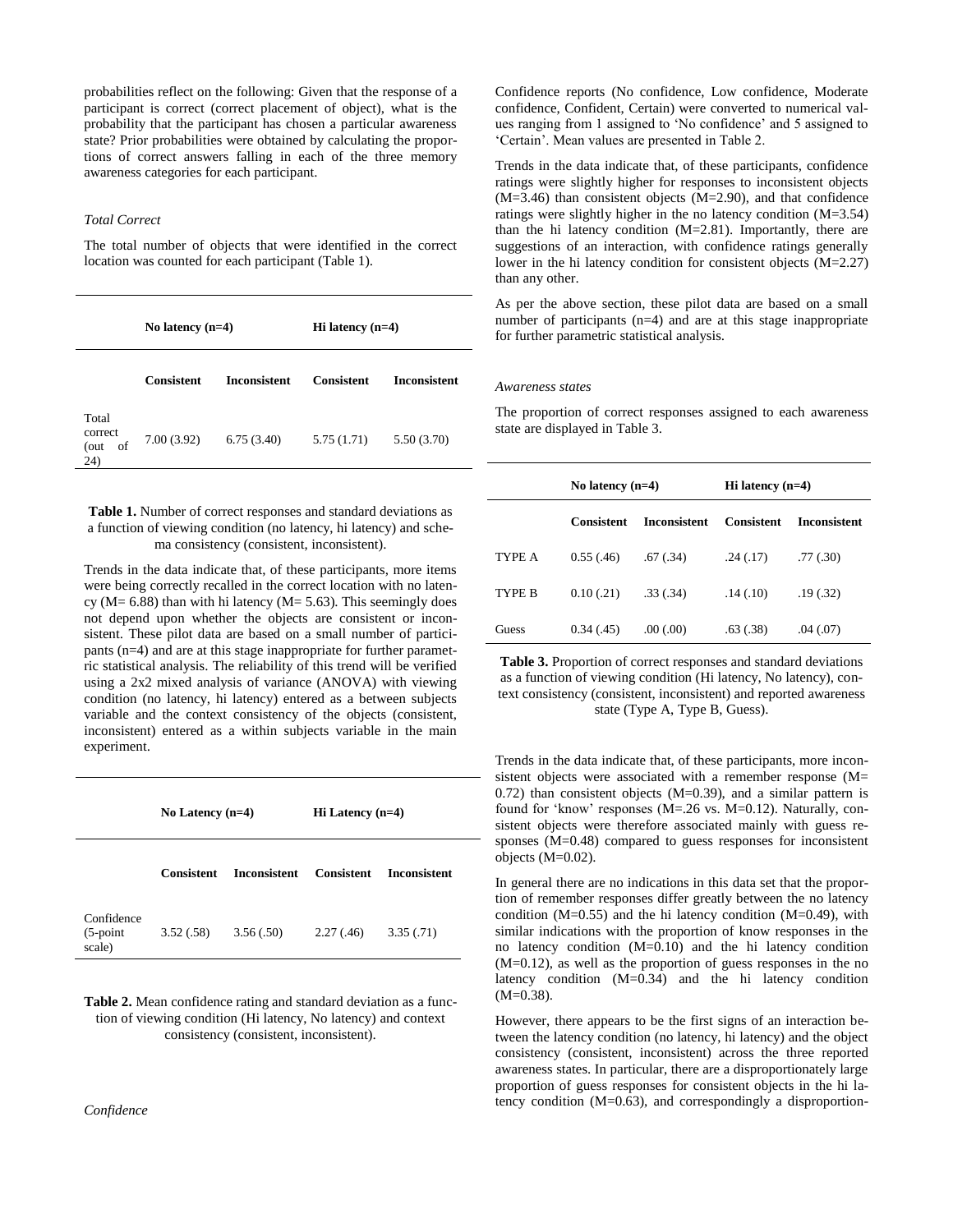ately low proportion of remember responses for consistent objects in the same latency condition (M=0.24).

These pilot data are based on a small number of participants (n=4) and are at this stage inappropriate for further parametric statistical analysis. The reliability of these trends will be verified with a series of 2x2 mixed analysis of variance (ANOVA) for each awareness state with viewing condition (no latency, hi latency) entered as a between subjects variable and the context consistency of the objects (consistent, inconsistent) entered as a within subjects variable in the main experiment.

# **5 Discussion**

The preliminary analyses of the pilot data indicated that latency in the VE simulation may influence the accuracy of memory for objects in that environment. The correct objects and their locations may be remembered more accurately when there is no latency than when there is high latency. The pilot data also indicated that object consistency with the visual scene may have an influence too. Interestingly, the proportion of correct responses that had a vivid 'remember' experience were greater when the objects were inconsistent with the environment, than when they were consistent. This appears to potentially interact with latency, with a disproportionate number of correct responses to consistent objects in the hi latency condition being associated with guesses. Confidence scores interacted with latency and object consistency in a similar way, with lower confidence scores for responses to consistent objects in the hi latency condition.

It has been noted previously by some of these authors that pure accuracy measurements are an imperfect measure of the memorial experience in VE simulations. This has to some extent been predicated by consistently high performance on accuracy tasks that is underpinned by differential patterns in actual memorial experience [Mania et al. 2003, 2010, Bennett et al. 2010]. In this initial pilot exploration there are some suggestions that, unlike previous variations, variations in latency may impact upon overall accuracy. This can be explained simply as additional perceptual processing resources that may have been dedicated to interpreting and updating the internal mental scene as a result of the latency can instead be redistributed to processing the objects within it. That is to say, navigating a world in which there is no latency may minimize the perceptual resources needed to cope with this unnatural motion and instead allow these to be re-distributed to other perceptual tasks such as object recognition.

In terms of the memorial experiences that underpin these recollections, past studies have indicated that low visual fidelity environments, or low interactivity, may be more attentionally demanding because of their novelty or variation from 'real' resulting in more vivid remember responses [Mania et al. 2010]. That is to say that deviation from 'real' may capture attention. This is typified in the current experiment in conditions where the objects are not ones you might expect in the environment (inconsistent objects) for which there are clear indications that this may lead to more vivid 'remember' experiences of seeing them in the VE simulation. Potentially of more interest are the measurements of memorial experiences associated with inconsistent objects when there is a high latency. This combination of conditions is potentially the least consistent with reality in that both the interactivity, the latency, and the objects are inconsistent with reality. Interestingly this combination produced the highest proportion of 'remember' responses in this exploratory data set which is consistent with the attentional hypothesis that has been put forward based upon consistency with reality. More broadly, the suggestion is tentatively supported that vivid recollective experiences occur more frequently when there is a match between the novelty of the object being remembered and the novelty of the environment it is in. That is, that objects and their environments are processed in an interactive way that is determined by consistency [Davenport & Potter, 2004].

Nevertheless, the present data also pose an interesting challenge for interpretation. There are initial indications that participants had particular difficulty with consistent objects in the hi latency condition, with generally lower accuracy, lower confidence ratings and a disproportionate amount of guess responses. One possibility is that interacting with a high latency VE simulation is particularly demanding of perceptual processing resources, such that any remaining resources are devoted to processing and interpreting objects that 'pop-out' by varying from reality at the expense of interpreting those that are consistent. This would suggest at least two stages at which attentional demands may influence processing of objects in similar VE simulations. The first stage may be based upon additional processing demands that arise from the VE environment. If these demands are interactive (e.g. latency) then these make more demands of processing resources than those that are less interactive (e.g. radiosity). The second stage then makes use of the remaining processing resources. Where these are novel aspects of the environment that vary from 'real' may receive more attention than those that are consistent. If sufficient resources are available then both novel and non-novel items may be attended to for processing. This interpretation if of course tentative and rests on a number of assumptions that would require further testing if this result was found with a larger sample size.

Our understanding of how such processes work within fully immersive environments, such as those that VEs provide, is only now beginning to be explored and it is possible, indeed likely, that there will be differences between real-world experiences and simulated scenes. In any case, the pilot study results presented here stimulate a number of considerations for further testing when the full-scale experiments are conducted with the appropriate number of participants and parametric statistical manipulation of data is possible. There is some indication that a high saliency environment may have a profound effect upon memory for the objects and their locations within it.

# **References**

- BLISS, J.P., TIDWELL, P.D., GUEST, M.A. 1997. The Effectiveness of Virtual Reality for Administering Spatial Navigation Training to Firefighters. *Presence: Teleoperators and Virtual Environments,* 6(1), MIT Press, 73-86.
- BRANDT, K.R., GARDINER, J.M., & MACRAE, C.N. 2006. The distinctiveness effect in forenames: The role of subjective experiences and recognition memory. *British Journal of Psychology*  269-280.
- BREWER, W.F. & TREYENS, J. 1981. Role of Schemata in Memory for Places. *Cognitive Psychology,* 1981, 13, 207-230.
- CONWAY, M.A., ET AL. 1997. Changes in Memory Awareness During Learning: The Acquisition of Knowledge by Psychology Undergraduates. *Journal of Experimental Psychology : General,* 126(4), 393 – 413.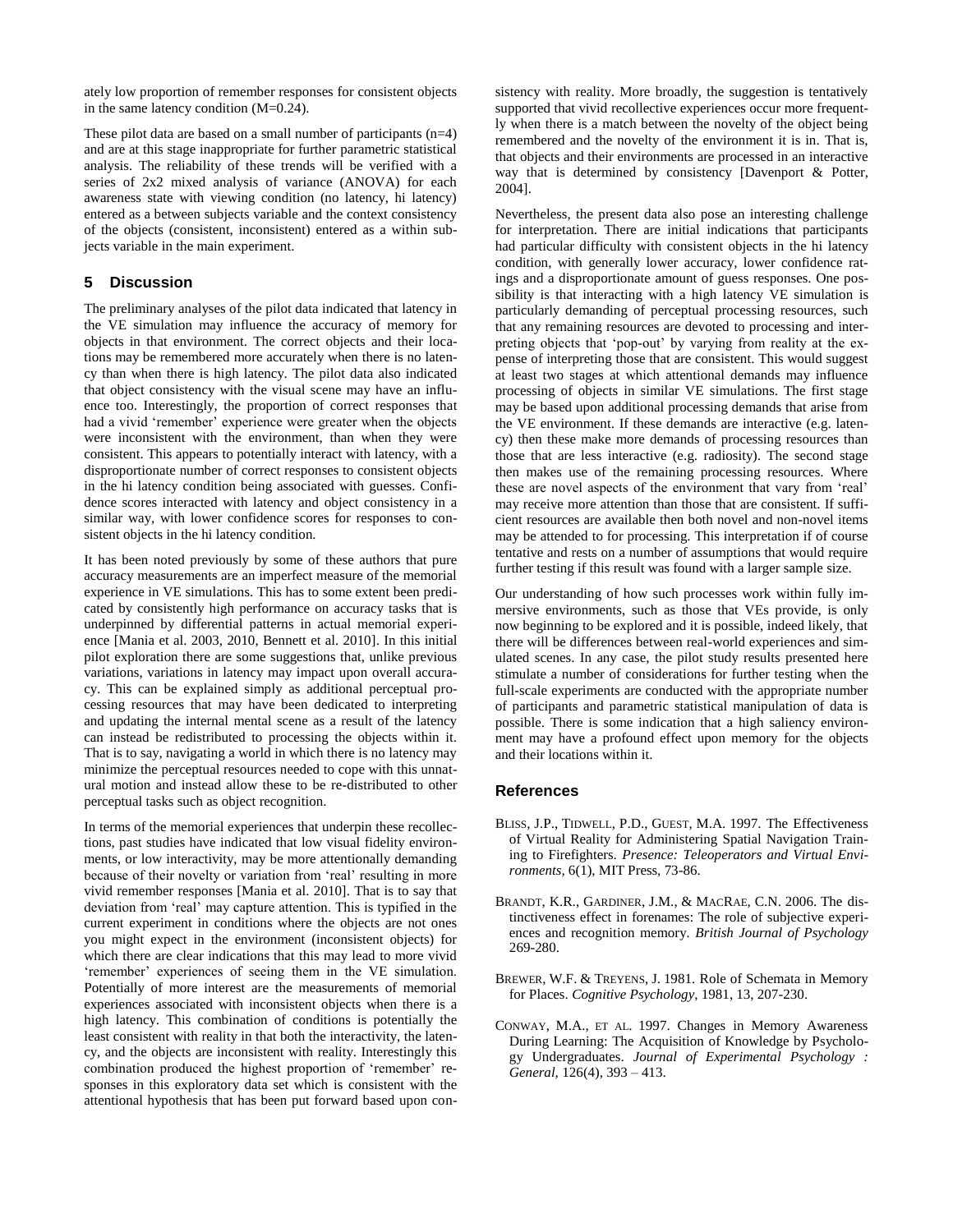- CUNNINGHAM D.W., BILLOCK V.A., TSOU B.H. 2001. Sensorimotor adaptation to violations in temporal contiguity*. Psychological Science,* 12, 6, 532-535.
- CUNNINGHAM D.W., CHATZIASTROS A., VON DER HEYDE M., BULTHOFF H.H. 2001. Driving in the future: Temporal visuomotor adaptation and generalization. *Journal of Vision,* 1, 88- 98.
- DAVENPORT, J.L. & POTTER, M.C. 2004. Scene Consistency in Object and Background Perception. *Psychological Science,* 15(8), pp.559-564
- ELLIS S.R., ADELSTEIN B.D., BAUMLER S., JENSE G.J., JACOBY R.H. 1999. Sensor spatial distortion, visual latency, and update rate effects on 3D tracking in virtual environments. *Proceedings of VR '99,* pp. 218-221.
- ELLIS S.R., BRÉANT K., MENGES B.M., ADELSTEIN B.D. 1997. Operator interaction with virtual objects: effects of system latency. *Proceedings HCI International,* 973-976.
- ELLIS S.R., MANIA K., ADELSTEIN B.D., HILL M. 2004. Generalizability of latency detection in a variety of virtual environments. *48th Annual Meeting Human Factors and Ergonomics Society,* New Orleans.
- ELLIS S.R., WOLFRAM A., ADELSTEIN B.D. 2002. Large amplitude three-dimensional tracking in augmented environments: a human performance trade-off between system latency and update rate. *Proceedings of the 46th Annual Meeting Human Factors and Ergonomics Society,* 2149-2154.
- FINK, W., FOO, P.S., WARREN, W. 2007. Obstacle avoidance during walking in real and virtual environments, *ACM Transactions on Applied Perception,* 4(1).
- GARDINER, J.M. AND RICHARDSON-KLAVENHN, A. 1992. Remembering and Knowing. *In*: Tulving, E. and Craik, F. I. M., eds. 1992. *Handbook of Memory.* Oxford: Oxford University Press.
- GARRET A., AGUILAR M., BARNIV Y. 2002. A recurrent neural network approach to virtual environment latency reduction. *Proceedings, IJCNN,* Honolulu, HI.
- HELD R., EFSTATHIOU A., GREENE M. 1966. Adaptation to displaced and delayed visual feedback from the hand. *Journal of Experimental Psychology 72,* 6, 887-891.
- HOLINGWORTH, A. & HENDERSON, J.M. 1998. Does consistent scene context facilitate object perception *Journal of Experimental Psychology: General*, 127(4), 398-415.
- KENNEDY R.S., LANE N.E., LILIENTHAL M.G., BERBAUM K. S., HETTINGER L.J. 1992. Profile analysis of simulator sickness symptoms: application to virtual environment systems. *Presence,* 1 (3), 295-301.
- KORIAT, A., GOLDSMITH, M. 1994. Memory in Naturalistic and Laboratory Contexts: Distinguishing the accuracy oriented and quantity oriented approaches to memory assessment. *Journal of Experimental Psychology: General,* 123, 297-315.
- LEVINE, B., BLACK, S.E., CABEZA, R., SINDEN, M., MCINTOSCH, A.R., TOTH, J.P., ET AL (1998). Episodic memory and the self in a case of isolated retrograde amnesia. *Brain,* 121, 1951-1973.
- LIU A., THARP G., LAI S., FRENCH L., STARK L.W. 1993. Some of what one needs to know about using head-mounted displays to improve teleoperator performance. *IEEE Transactions on Robotics and Automation* 9, 5, 638-48.
- MANIA K., ADELSTEIN B.D., ELLIS S.R., HILL M. 2004. Generalizability of latency detection in a variety of virtual environments. Submitted to First Symposium on Applied Perception in Graphics and Visualization, *ACM-SIGGRAPH,* Los Angeles, August.
- MANIA K., ADELSTEIN B.D., ELLIS S.R., HILL M. 2004. Perceptual sensitivity to head tracking latency in virtual environments with varying degrees of scene complexity. *Proceedings of ACM Siggraph Symposium on Applied Perception in Graphics and Visualization,* 39-47, ACM Press.
- MANIA K., BADARIAH S., COXON M. 2010. Cognitive transfer of training from immersive virtual environments to reality. *ACM Transactions on Applied Perception,* ACM Press, 7(2), 9:1- 9:14, ACM Press.
- MANIA K., TROSCIANKO T., HAWKES R., A. CHALMERS 2003. Fidelity metrics for virtual environment simulations based on spatial memory awareness states. *Presence, Teleoperators and Virtual Environments,* 12(3), 296-310. MIT Press.
- MANIA K., WOOLDRIDGE D., COXON M., ROBINSON A. 2006. The effect of visual and interaction fidelity on spatial cognition in immersive virtual environments. *IEEE Transactions on Visualization and Computer Graphics journal,* 12(3): 396-404.
- MANIA, K., ROBINSON, A., BRANDT. K. 2005. The Effect of Memory Schemas on Object Recognition in Virtual Environments. *Presence Teleoperators and Virtual Environments,* 6(1), 73-86, MIT Press.
- MCCABE, D.P., & GERACI, L.D. (2009). The influence of instructions and terminology on the accuracy of remember-know judgements. *Consciousness and Cognition,* 18, 401-413.
- MEEHAN M., RAZZAQUE S., WHITTON M.C., BROOKS JR F.P. 2003. Effect of latency on presence in stressful virtual environments. Proceedings, *IEEE Virtual Reality Conference,* Los Angeles, pp. 141-148.
- MOURKOUSSIS, N., RIVERA, F., TROSCIANKO, T., DIXON, T., HAWKES, R., MANIA, K. 2010. Quantifying Fidelity for Virtual Environment simulations employing memory schema assumptions. *ACM Transactions on Applied Perception,* 8(1), 2:2-2:21, ACM Press.
- MINSKY, M. 1975. A framework for representing knowledge. In P.H. Winston (Ed.), *The Psychology of Computer Vision.* McGraw-Hill.
- PAPADAKIS, G., MANIA, K., KOUTROULIS, E. To appear 2011. A System to Measure, Control and Minimize end-to-end Head Tracking Latency in Immersive Simulations. *The 10th International Conference on Virtual Reality Continuum and Its Applications in Industry 2011,* Hong Kong.
- PICHERT, J.W., ANDERSON, R.C. 1966. Taking a different perspectives on a story. *Journal of Educational Psychology* 69, 309-